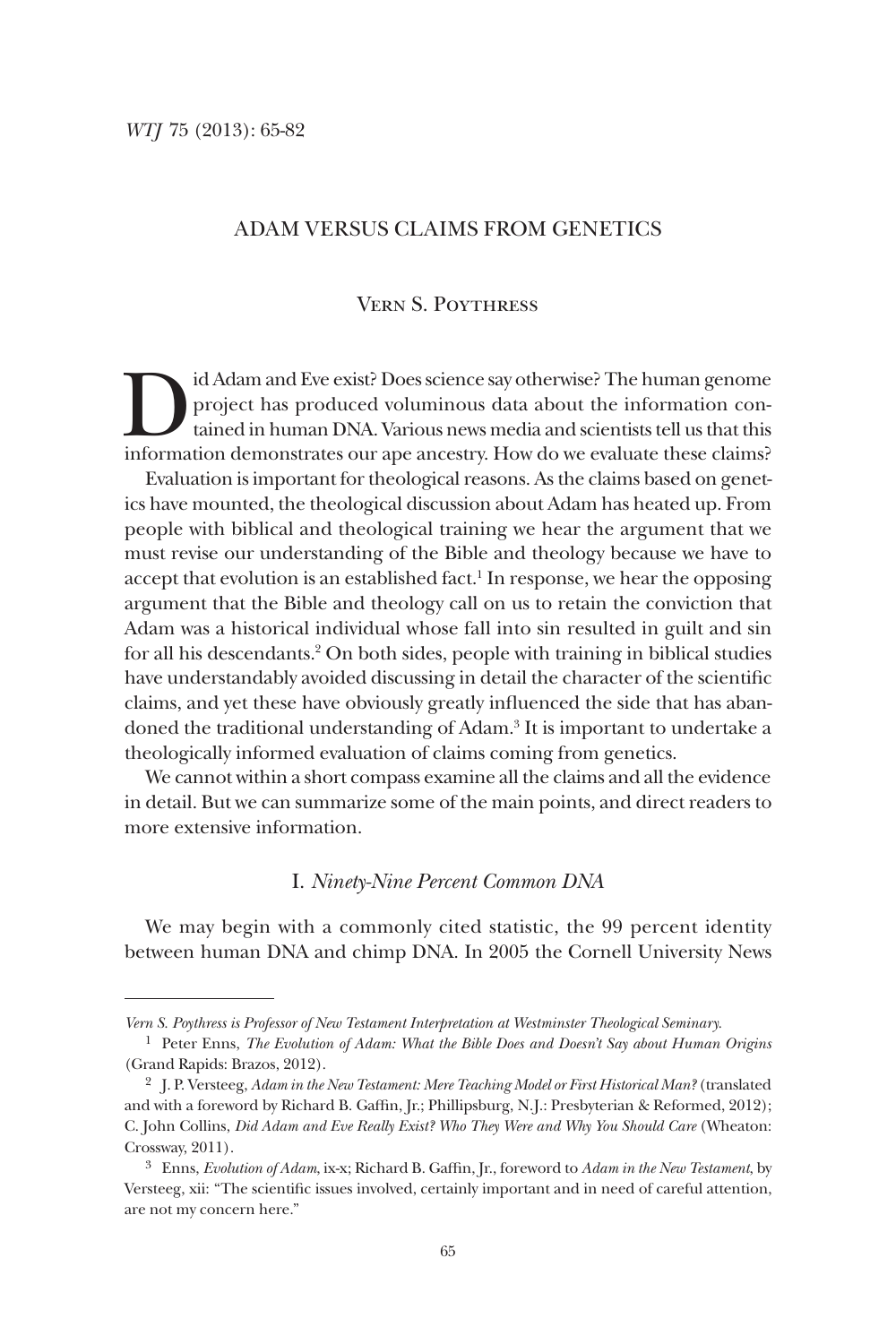Service reported: "Chimpanzees and humans share a common ancestor, and even today 99 percent of the two species' DNA is identical."4 In 2010 the University of California at San Francisco News mentioned the same figure: "The genetic codes of chimps and humans are 99 percent identical."5 In 2005 the National Institutes of Health News reported, "Our closest living relatives share perfect identity with 96 percent of our DNA sequence."6

But assessing these claims is more challenging than it may appear. Note that the NIH report mentions 96 percent instead of 99 percent. Why? The same NIH report also includes the figure of 99 percent further on in its description, so none of the figures is an error. It turns out that the 99 percent figure arises by using a number of restrictions: (1) ignore repetitive portions, (2) compare only sequences that can be aligned naturally with one another, and (3) consider only base-pair substitutions, not "indels" (see below).

Comparisons of this kind get technical, because there can be several kinds of correspondence and noncorrespondence between DNA strands. Let us lay out briefly some of the issues. At the level of molecular structure, DNA contains a "code" composed of four "letters," namely, ACGT (the letters stand for four distinct bases, adenine, cytosine, guanine, and thymine). The DNA code uses a particular sequence of letters, such as ATTGTTCTCGGC, to specify the exact sequence of amino acids that are to be used to construct a protein.<sup>7</sup> Human DNA and chimp DNA align when one finds the same sequence of letters in both kinds of DNA:

Human: G-C-C-G-A-T-A-A-G-C-A-C Chimp: G-C-C-G-A-T-A-A-G-C-A-C

A variation is called a "substitution" when there is a different letter at some one point in the sequence:

Human: G-C-C-G-A-T- A-A-G-C-A-C | | | | | | | | | | | Chimp: G-C-C-G-A-G-A-A-G-C-A-C

<sup>4</sup> Krishna Ramanujan, "Genetic Divergence of Man from Chimp Has Aided Human Fertility but Could Have Made Us More Prone to Cancer, Cornell Study Finds," *Cornell University News Service*, May 13, 2005, http://www.news.cornell.edu/stories/May05/Chimps.kr.html (accessed September 19, 2012).

<sup>5</sup> Jeffrey Norris, "What Makes Us Human? Studies of Chimp and Human DNA May Tell Us," UCSF News Center, June 28, 2010, http://www.ucsf.edu/news/2010/06/5993/what-makes-ushuman-studies-chimp-and-human-dna-may-tell-us (accessed September 19, 2012).

<sup>6</sup> "New Genome Comparison Finds Chimps, Humans Very Similar at the DNA Level," *NIH News: National Institutes of Health*, August 31, 2005, http://www.genome.gov/15515096 (accessed September 27, 2012).

 $7\;$  But some DNA has functions other than coding for proteins. See below. Further explanations of DNA can be found in many places, e.g., Stephen C. Meyer, *Signature in the Cell: DNA and the Evidence for Intelligent Design* (New York: HarperOne, 2009).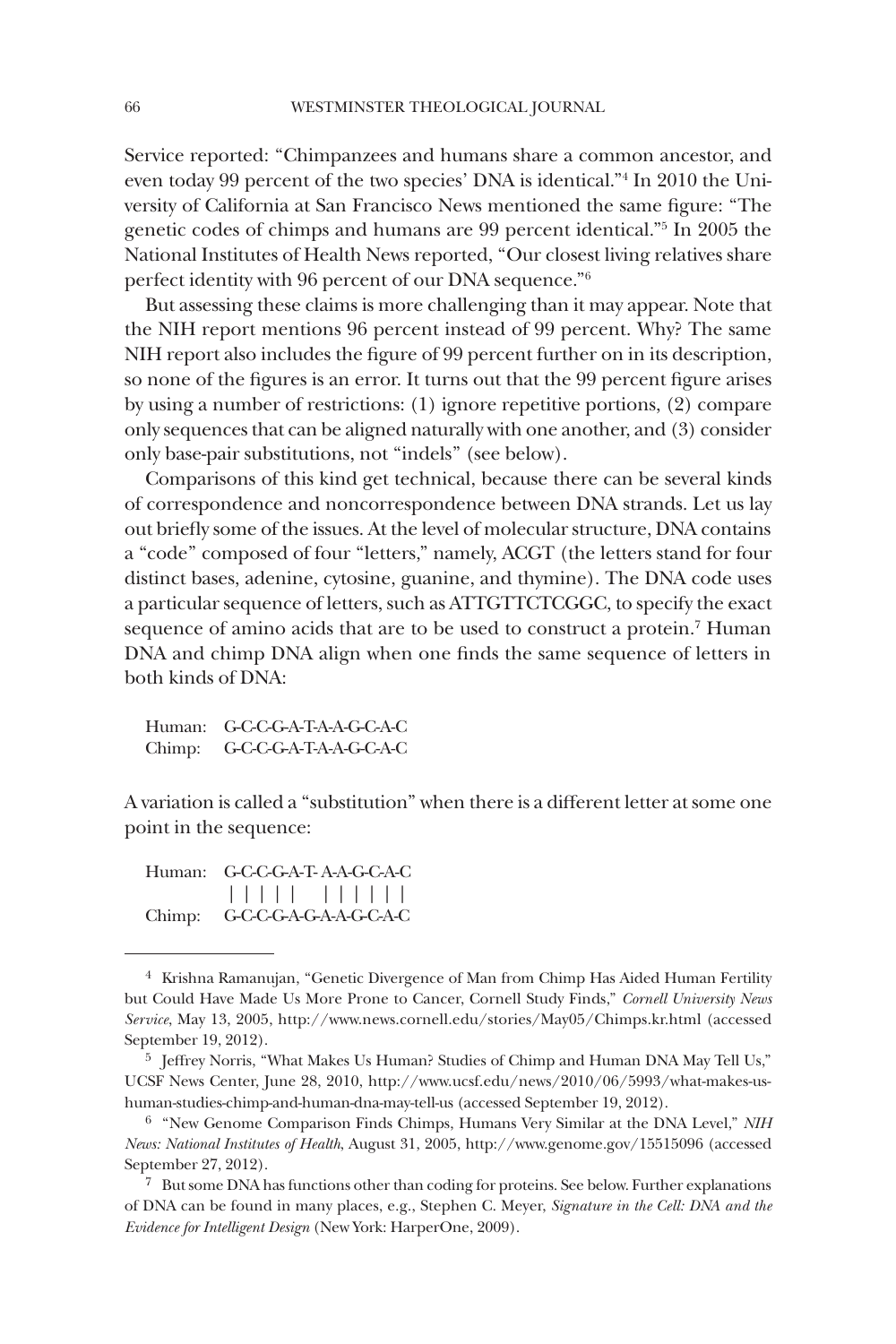(The T does not match the G in the middle of the sequence.) A variation is called an "indel" (short for insertion/deletion) when one of the sequences has extra letters:

| Human: G-C-C-G-A-T-G-C-T-G-T-A-A-A-G-C-A-C |             |
|--------------------------------------------|-------------|
| 1 1 1 1 1 1                                | 1           |
| Chimp: G-C-C-G-A-T-                        | A-A-G-C-A-C |

If the comparison focuses only on substitutions within aligned protein-coding regions, the match is 99 percent. Indels constitute roughly a 3 percent difference in addition to the one percent for substitutions, leading to the figure of 96 percent offered by the NIH.

# II. *Or Less*

But we have only begun. The 96 percent figure deals only with DNA regions where an alignment or partially matching sequence can be found. It turns out that not all the regions of human DNA align with chimp DNA. A technical article in 2002 reported that 28 percent of the total DNA had to be excluded because of alignment problems, and that "for 7% of the chimpanzee sequences, no region with similarity could be detected in the human genome."8

Even when there is alignment, the alignment with other primate DNA may be closer than the alignment with chimp DNA: "For about 23% of our genome, we share no immediate genetic ancestry with our closest living relative, the chimpanzee. This encompasses genes and exons to the same extent as intergenic regions."9 The study in question analyzed similarities with the orangutan, gorilla, and rhesus monkey, and found cases where human DNA aligns better with one of these than with chimpanzees.

# III. *The Challenge of Interpreting Data*

The data from the human genome project and similar projects for chimpanzees and other animals has to be interpreted. It does not interpret itself. What is the significance of the similarities? Do they in fact show that human beings have ape ancestry? Do they imply that we are little more than naked apes? Do they tell us who we are as human beings?

<sup>8</sup> Ingo Ebersberger et al., "Genomewide Comparison of DNA Sequences between Humans and Chimpanzees," *American Journal of Human Genetics* 70, no. 6 (June 1, 2002): 1490-97 [1492-93], http://www.cell.com/AJHG/abstract/S0002-9297%2807%2960701-0 (accessed September 19, 2012).

<sup>9</sup> Ingo Ebersberger et al., "Mapping Human Genetic Ancestry," *Molecular Biology and Evolution* 24, no. 10 (2007): 2266, http://mbe.oxfordjournals.org/content/24/10/2266.full.pdf (accessed September 19, 2012); referenced by Casey Luskin, "Study Reports a Whopping '23% of Our Genome' Contradicts Standard Human-Ape Evolutionary Phylogeny," *Evolution News*, June 3, 2011, http://www.evolutionnews.org/2011/06/study\_reports\_a\_whopping\_23\_of047041.html (accessed September 19, 2012).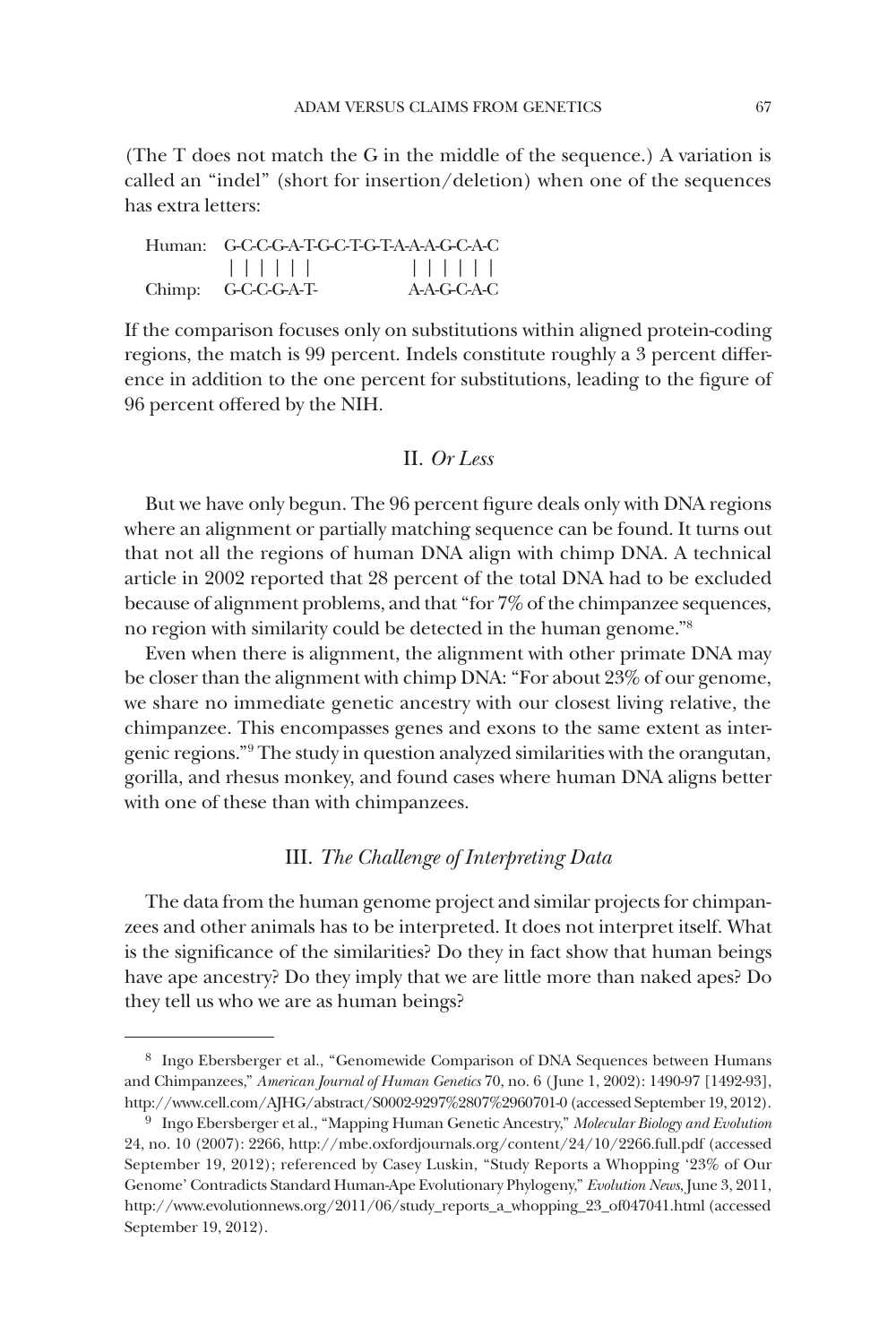The reigning framework for the interpretation of genetic information and biological origin is Darwinism. Darwinism is much more than the observation that we can breed dogs or that we can study the effects of mutations in fruit flies.<sup>10</sup> Darwinism says that all kinds of living things came into being by purely gradualistic processes. In the popular mind, and indeed also among many scientists, Darwinism also involves the additional assumption that the process of change over time was unguided and purposeless—in other words, God, if he exists, is absent. When applied to the question of human origins, Darwinism implies that we are here by accident, and the kind of race that we are is an accident. Darwinism excludes design by a supernatural Designer; it also excludes in principle the idea of a sudden origin of a new kind of living thing through direct creation from nonliving material, or through multiple simultaneous mutations, or through large scale reorganization of living cells, or any kind of event that could realistically have taken place only through the presence of a Designer.

We must take into account the influence of Darwinism as a framework, because the framework guides how people interpret the significance of genetic similarities. The similarities exist—of that there is no doubt. But what do they mean?

# IV. *No Purpose?*

First, we should distinguish two issues, the issue of purpose and the issue of gradual processes. They are distinct. According to the teaching of the Bible, God is continually involved in ruling the world providentially. He is intimately involved in regular, gradual processes; his presence is not confined to miracles or exceptions. The following verses in the Bible illustrate God's involvement:

You [God] make springs gush forth in the valleys. (Ps 104:10)

You cause the grass to grow for the livestock and plants for man to cultivate. (Ps 104:14)

You make darkness, and it is night. (Ps 104:20)

When you send forth your Spirit, they [the next generation of animals] are created, and you renew the face of the ground. (Ps 104:30)

In particular, God is active in the formation of human life in a mother's womb:

For you formed my inward parts; you knitted me together in my mother's womb. (Ps 139:13)

 $10$  For a clear exposition of different meanings of "evolution," one may see John C. Lennox, *God's Undertaker: Has Science Buried God?* (Oxford: Lion, 2009), 100-108.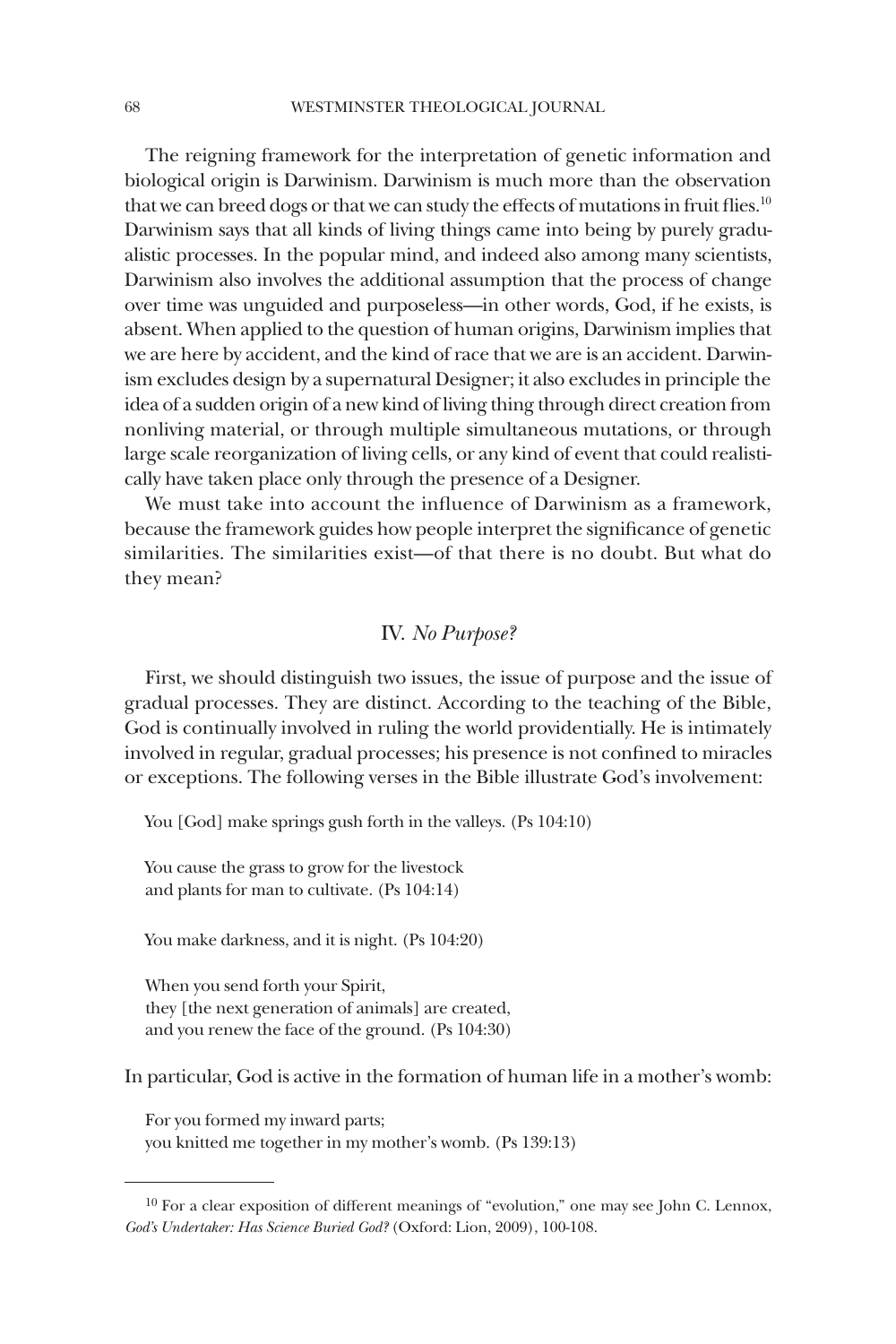God is active as primary cause in addition to the secondary causes that are involved in spring water, the growth of grass, the coming of darkness, the birth of animals, and the gestation and birth of human beings. God has purposes in all these events. Within the picture presented in the Bible, scientific analysis of the secondary causes describes *how* God brings about his purposes—he does so through gradual processes.

Now for the sake of argument let us suppose that the mainstream picture of gradualism is true, that is, purely gradual processes produced all living things. That picture is completely compatible with God having done it all for his own purposes.11 When Darwinism says that the process is "purposeless," it might mean merely that scientific research, narrowly conceived, is not competent to discern the purposes, but only the processes. But in the popular mind, Darwinism is much more: it implies that the purposelessness of the process is definitively established. And that claim overreaches the evidence and the competence of science. It is really a philosophical and religious claim. It makes sense only if a person already knows or believes that God does not exist or that God cannot have purposes that he is accomplishing in gradual processes. The belief is simply smuggled in; it is not an inference just from raw data.

Moreover, the belief about absence of purpose has the potential for feeding back into scientific investigation and influencing scientific interpretation. If there is no God or no purpose, gradualism is virtually the only option, and adherents may cling to it uncritically.12

#### V. *Gradualism*

Now consider the second issue, the issue of gradualism. According to the picture in the Bible, God can work as he wishes. Many times he works through gradual processes, as we have observed. The regularity of these processes reflects God's faithfulness. But he is not a prisoner underneath these processes. His rule over the world is what establishes the processes in the first place.13 He is free to work exceptionally, whenever he wishes. The experimental aspect of science is possible because of the regularities in God's rule. But, rightly understood, science is subject to God and cannot presume to dictate to him what he *has* to do. It cannot forbid exceptions. Thus, exceptions are possible in the case of one-time, unrepeatable events, such as the origin of the universe, the origin of the first life, and the origin of human beings. The gradual processes that represent the usual means for God's rule may have exceptions.

<sup>&</sup>lt;sup>11</sup> Similarly Alvin Plantinga distinguishes between unguided and guided evolutionary processes (*Where the Conflict Really Lies: Science, Religion, and Naturalism* [Oxford: Oxford University Press, 2011], 16-17, 39, 55, 63).

<sup>12</sup> Lennox, *God's Undertaker*, 96-99.

<sup>13</sup> Vern S. Poythress, *Redeeming Science: A God-Centered Approach* (Wheaton: Crossway, 2006), esp. ch. 1.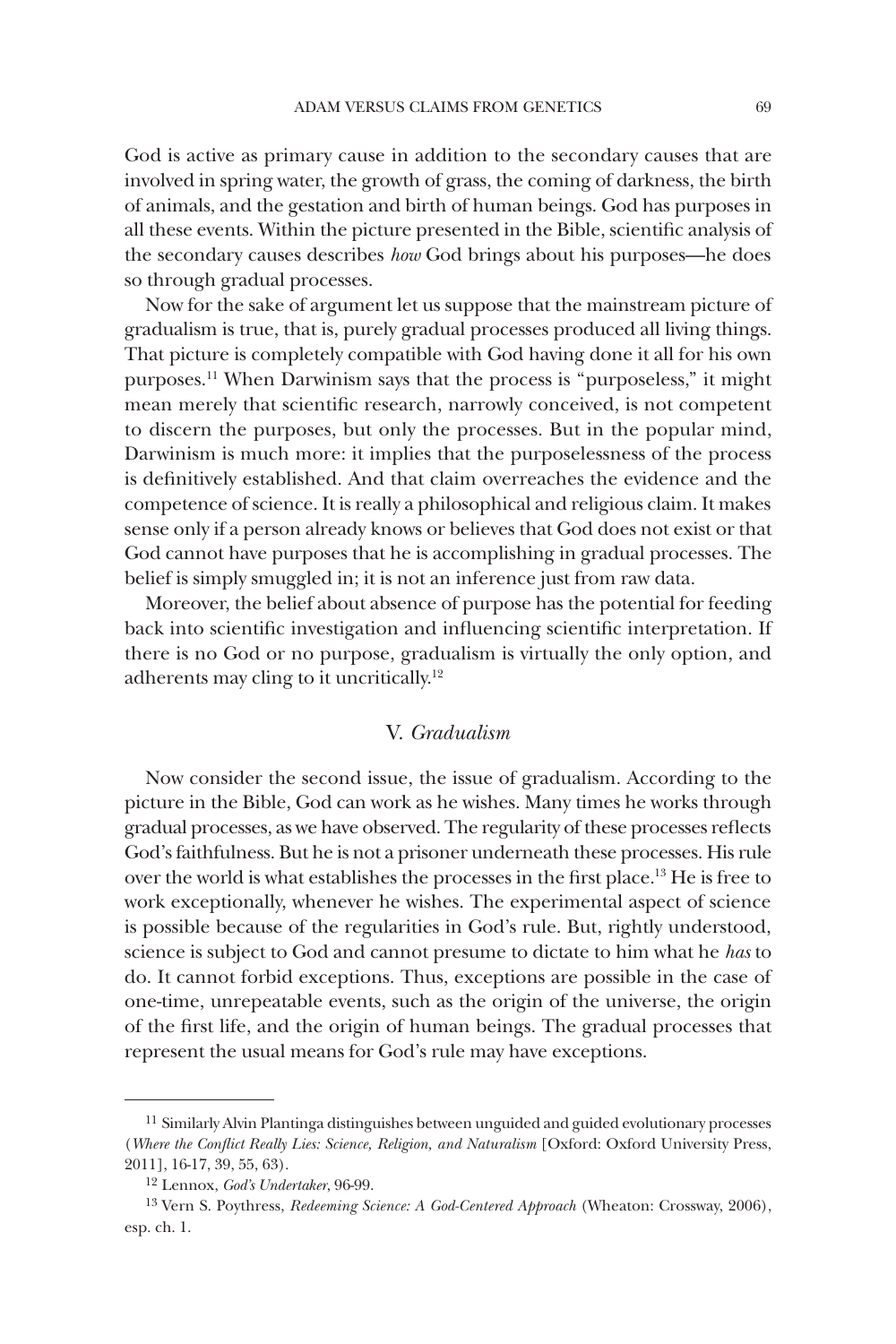It has now become customary for mainstream representatives of Darwinism to say that the discussion of possible exceptions is not a matter of science but of religion. Of course it depends on how one defines science. But it also depends on how one defines religion. If Darwinism says that the events involving the origins of living things are purposeless, it is making a quasi-religious claim about the lack of God's involvement. If it says that there are no exceptions to gradualism, it is also presuming that it knows beforehand how God will interact with life, and that too is a religious claim. Atheism is a "religion" in this sense, because it makes a claim about God, namely, that he does not exist. And Darwinism is a "religion" in this sense, because it makes claims about the involvement of God.

The important feature here is that within the mainstream of modern culture Darwinism is not seen as religious, but merely "neutral" and "scientific." Why? Because the religious assumptions have already been incorporated into the "scientific" theory in the form of underlying assumptions about lack of purpose and gradualism. We are simply told that "this is how science is done."14 Because of the cultural prestige of science and scientists, many people simply accept the present state of things as if it were the only possibility. But once we question the underlying assumptions, it becomes clear that there are other possible ways of construing the meaning of science: science studies the regularities of God's providential rule, and can do so *without* making assumptions that ban the idea of divine purposes or ban God's exceptional acts.

# VI. *Interpreting the Evidence*

Now we can return to consider the similarities between human DNA and chimp DNA. What is the meaning of this evidence? It depends on the framework that we have for interpreting the evidence. If our framework is Darwinism, with its purposelessness and gradualism, clearly the similarities confirm the standard picture of gradualism. We postulate a gradual series of mutations by which a common pool of ancestors gradually separated into a proto-human and a proto-chimp line. The evidence confirms the framework because we already have the framework.

If, on the other hand, we use a framework in which God has purposes, he may act either gradually or exceptionally. Whichever means he uses, the DNA is fundamentally his design. The similarities are the product of his intelligent design. Both the similarities and the differences have purposes in the mind of God (though we ought not to presume to claim detailed knowledge about all his purposes). They testify to his wisdom, whether he brought about the present situation by gradual processes or by one or more exceptional acts. We cannot presume to say just how he did it without looking both at the data and whatever we have come to know about God.

<sup>14</sup> On "methodological naturalism," see ibid., ch. 19.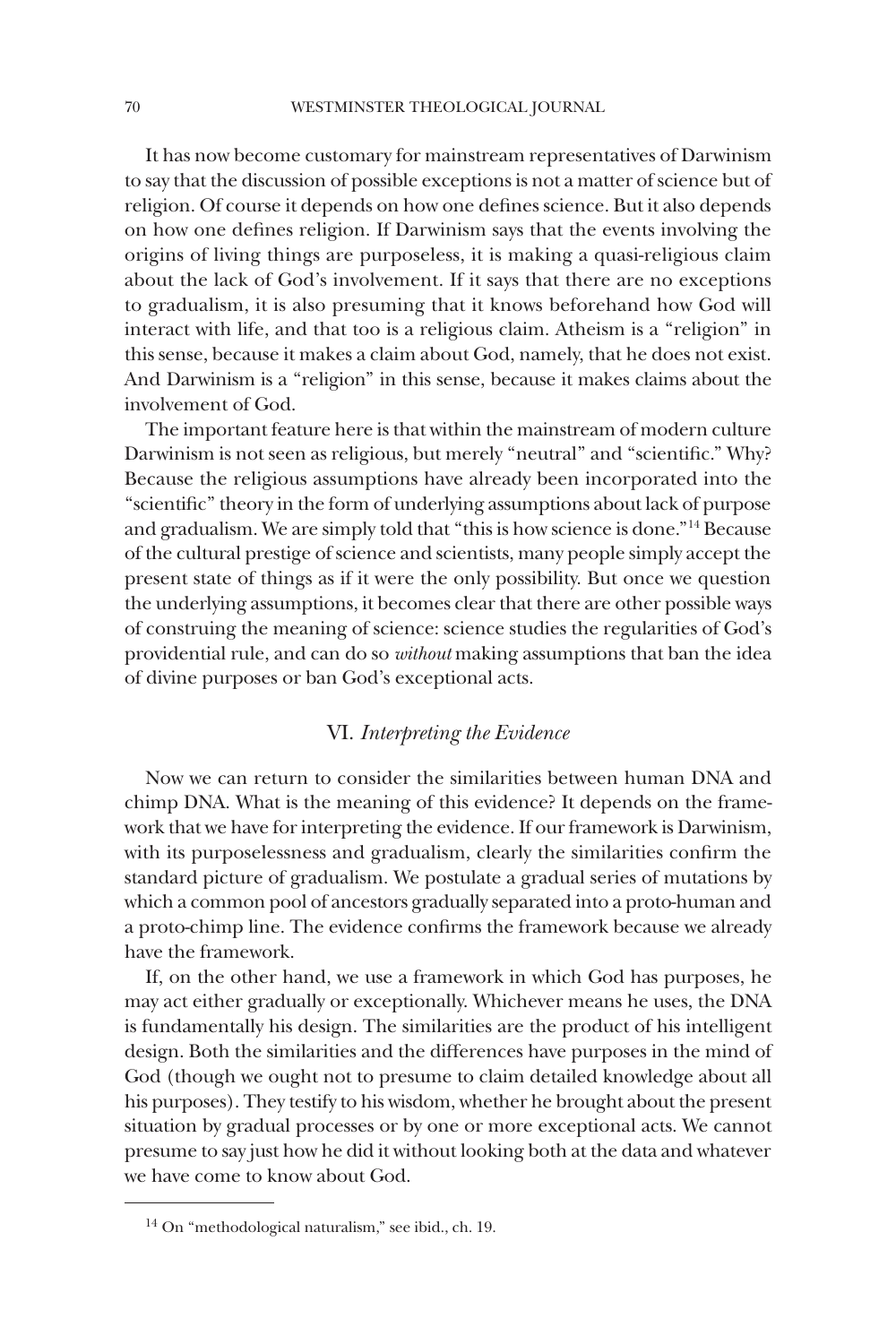The most striking genetic similarities between humans and chimps lie in many of the protein coding regions within the DNA. That is understandable from the standpoint of design, because proteins are the backbone of chemical machinery inside a cell. Cells have to have machinery for metabolism, for cell division, for translating DNA into proteins, for dealing with toxins, and for responding to the environment. The machinery has to accomplish many of the same things in cells of many kinds, so it should not be surprising that there are similarities among proteins not only between man and chimpanzee but throughout the world of living things. God may have brought about these marvelous similarities through gradual processes, if he so chose; but it is up to him.15

Given the prevailing Darwinist framework, it is natural that media reports should concentrate on the striking similarities in protein coding regions, because these allegedly confirm the Darwinian framework. In popular reports, difficulties rising from dissimilarities in other regions of DNA are left in silence, with the expectation that these will be explained by the same framework some time in the future. Without any malicious intent, the evidence naturally selected to put in the forefront is the "confirming" evidence rather than evidence that is still problematic. But before ordinary people are bowled over by the claims, they should ask themselves whether the claims are colored by the assumptions of the framework.16

Does it make sense that God would create human beings with so much similarity to animals? Again, it is up to God how he wants to do it. If he wants to make similarities, he can do so—however many similarities he wants. We have to investigate, not presume beforehand to know how he would do it.

The Bible does not offer details about chemical composition or other technical matters about the human body. God had the Bible written for all of us, to tell us about himself and about what is important for our practical living, not to overwhelm us with technical details that many people would not understand. But it is interesting that the Bible does give hints concerning similarities between human beings and the animal world. Genesis 2:7 says that, when God made man, "the man became a living creature." The expression "living creature" is the same as the expression used in Gen 1:20, 21, and 24 to describe animals. Man is created from "dust from the ground" (2:7), which also hints at the common material stuff making up his body. Man made in the image of God is supreme over the animals (1:28), but he also has a definite solidarity with them. The language about "the image of God" underlines human uniqueness,

<sup>&</sup>lt;sup>15</sup> Because of "redundancy" ("degeneracy") in the DNA code, two distinct codons, consisting of triplets such as CTT and CTA, may code for the same amino acid, such as leucine. In spite of the fact that distinct codons could code for the very same amino acid, distinct species tend to reuse the same codon at the same position in analogous proteins. This evidence is not explained merely by appeals to common protein function. So an additional explanation is called for, and of course Darwinism supplies it in the form of common descent and gradual modification.

<sup>16</sup> On the importance of frameworks of interpretation, see Thomas S. Kuhn, *The Structure of Scientific Revolutions: 50th Anniversary Edition* (4th ed.; Chicago: University of Chicago Press, 2012).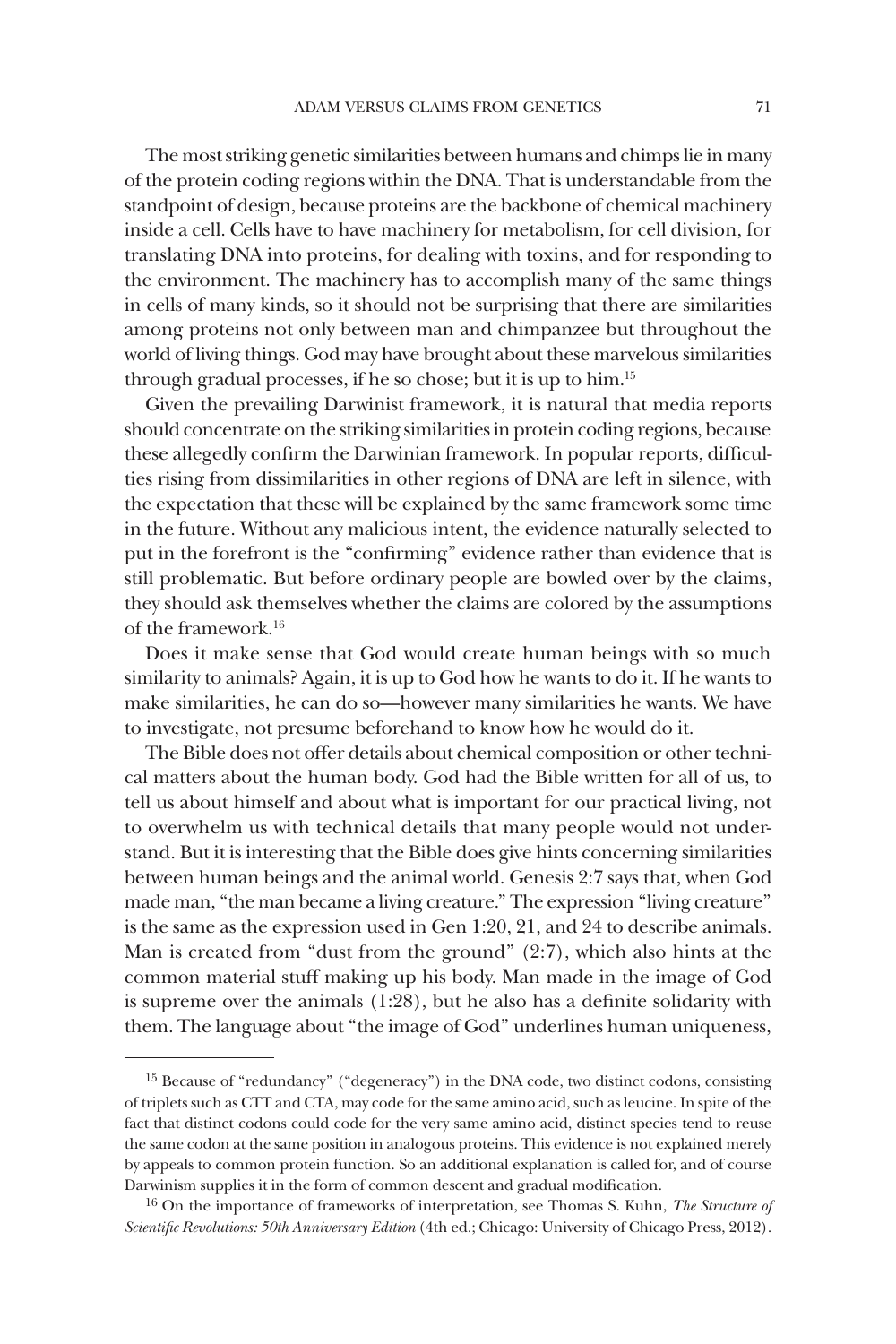but even here there is a subordinate similarity. The Bible indicates that Adam fathered a son "after his image" (Gen 5:3). This imaging process through fathering has analogies to animal reproduction, such as even ancient people could observe. The common pattern of fathering derives by analogy from God, who is God the Father in relation to his divine Son.17 This divine original pattern is reflected in an analogical fashion in all the patterns of similarity that we see among living things.

#### VII. *Miracles and Solidarity*

We can illustrate the principle of solidarity in other kinds of cases. John 2:1-11 describes a miracle in which Jesus turned water into wine. If a scientist had been there to test the product, would the wine have tasted, smelled, and looked like ordinary wine? Would its chemical composition have been the same as wine? We do not know the details, but it is certainly a reasonable possibility that God would choose to work a miracle in such a way that the product would fit naturally into the world that he had already made.

Matthew 1:18-25 and Luke 1:34-37 indicate that Jesus was born of a virgin. If a scientist had been able to test a sample of DNA from Jesus' cells, would he have found a normal human Y chromosome, such as is present in the human DNA of men but not women? The Bible does not speak directly about such details, but Heb 2:14, 17; 4:15, and other passages indicate that Jesus was fully human. (Other passages, of course, indicate that he is also fully divine. He is one person with two natures, a divine nature and a human nature. This is a great mystery.) It is reasonable to infer that Jesus' full humanity extended even to details like the Y chromosome. If so, the Y chromosome is an example of a thorough-going DNA match that was *not* the product of ordinary mammalian reproductive processes. The match is the product of a miracle, and it has a clear divine purpose, namely, that Jesus should be fully human, in solidarity with the rest of humanity, so that he might represent us as our sin bearer and high priest: "Therefore he had to be made like his brothers in every respect, so that he might become a merciful and faithful high priest in the service of God, to make propitiation for the sins of the people" (Heb 2:17).

(Of course some people may reject water becoming wine and the virgin birth because they reject miracles in principle. But that is another issue. If God is God, he can work miracles when he chooses.)

Jesus' virgin birth is clearly a most exceptional case, but it shows that we must reckon with more than one possible account for DNA matches. The solidarity of human beings with animals and with primates belongs to a different order than solidarity within the human race, but the broad principle of solidarity

<sup>17</sup> See Poythress, *Redeeming Science*, ch. 18.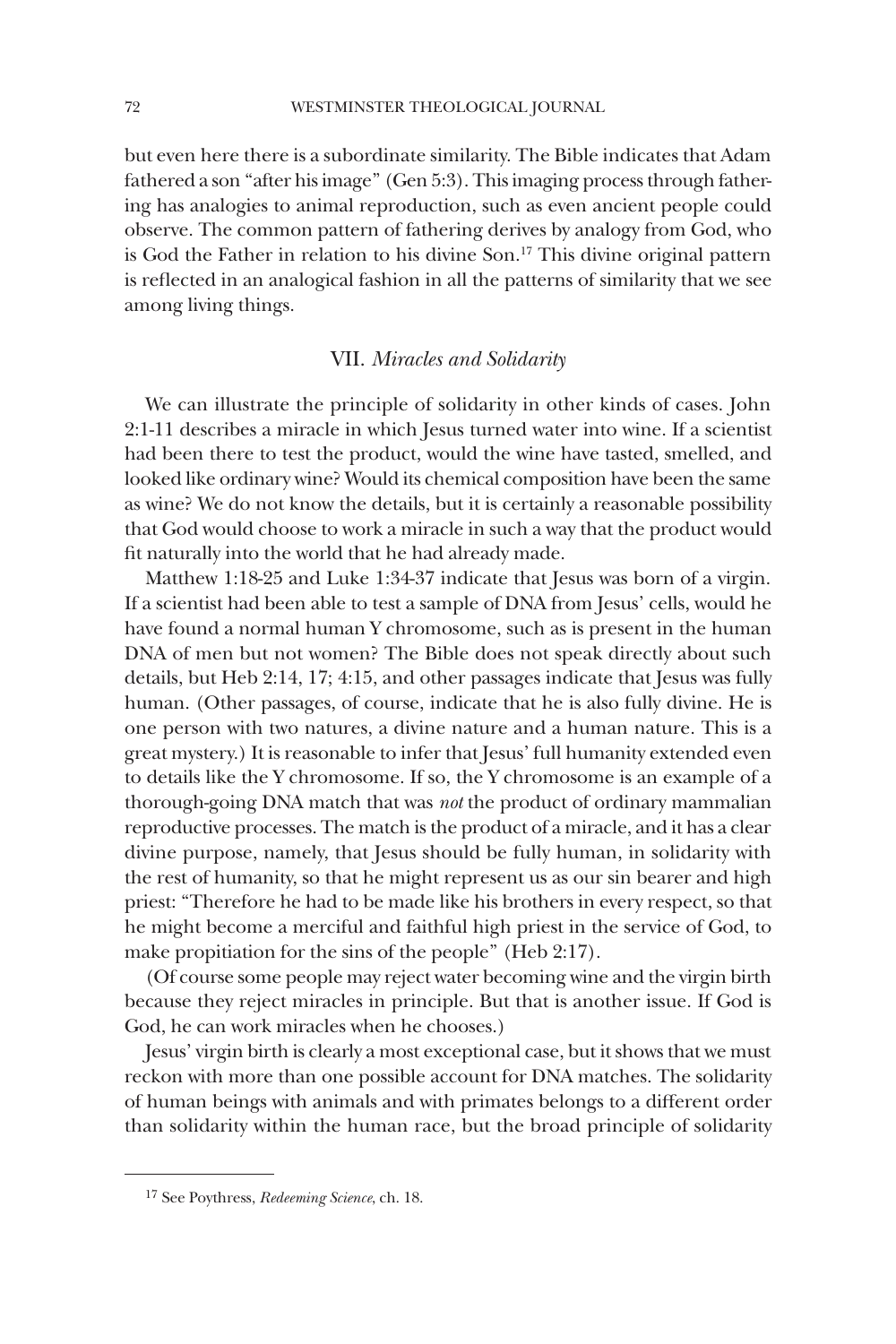remains.18 John Bloom perceptively asks, "Does man *have to be different* to be proof that God made him directly?" The answer is no.<sup>19</sup>

# VIII. *Do Percentages Matter?*

Now for the sake of argument, suppose that human DNA had matched chimp DNA in 99 percent of the cases all along the DNA strands, not merely in cases of single-base substitutions in aligned regions. What would that prove? Within a Darwinian framework, it might suggest that human beings are merely one more primate. But if God exists and is interested in human beings—if indeed he created human beings uniquely in his image, as the Bible indicates (Gen 1:26-27)—the essential character of human nature is not to be found in quantitative comparisons in the chemistry of DNA. A merely quantitative approach to human nature is part and parcel of a materialistic worldview, where virtually everything reduces in the end to matter and motion. On the other hand, if persons are significant, because God made them, it matters little what is their exact chemical make-up. What matters is that they are persons who can relate to God who is personal. The framework for interpretation is different, and that framework leads to a different assessment of the significance of humanity. The question of genetic similarity remains of interest to scientists, but it is entirely secondary to the question of human significance.20

In reply we may indeed acknowledge that in theory many possible biological stories for how God brought man into existence might be minimally compatible with the general principle that man is made in the image of God (Gen 1:26-17). But Gen 2:7 and 2:21-22 are more specific. These verses along with the entire context make points about man's religious relation to God, but in my judgment they resist being interpreted as if they had no implications about processes (see Poythress, *Redeeming Science*, 249-51).

 $18$  John Bloom mentions the wine in John 2 and suggests further illustrations of special action that authenticate the special character of the product: the president of a firm personally signs a letter typed by his secretary; or, in the ancient Near East, a king might personally make the first brick for a temple ("On Human Origins: A Survey," http://www.asa3.org/ASA/education/origins/ humans-jb.htm [accessed September 26, 2012]).

<sup>19</sup> Ibid. (italics original).

 $20$  The Bible focuses on man's religious status and relationship to God. This focus is appropriate because it is vital to our understanding of God himself, human sin, and Christ's redemption. In addition, our personal relation to God really does constitute what is most weighty and distinctive about humanity in comparison to animals. A number of authors, observing the importance of religious status, have theorized that a sudden appearance of religious consciousness or a sudden transition to relatedness to God or a sudden initial act of divine revelation is compatible in principle with a gradualistic origin of humanity at the biological level. They distinguish sharply between religious relationship and biological history.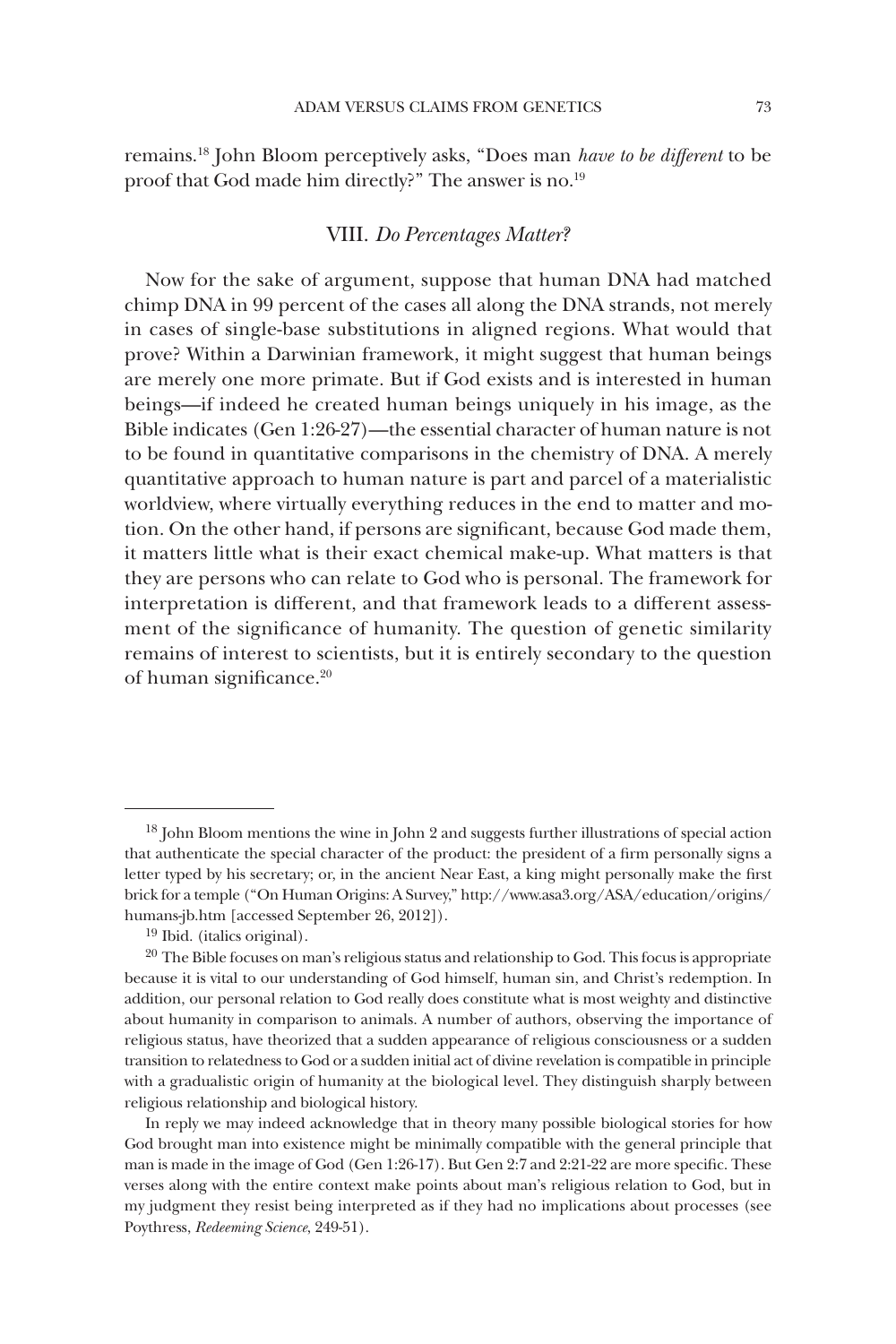# IX. *Junk DNA*

About 1.2 percent of human DNA has code that is translated into proteins.<sup>21</sup> What about all the rest? When geneticists became aware of noncoding DNA, the Darwinist framework provided an explanation. Noncoding DNA was interpreted as giving us a record of broken evolutionary pieces that no longer had a function—it was "junk" DNA.<sup>22</sup> Francis Collins pointed to this "junk" as one evidence for the gradualistic character of human genetic origins.<sup>23</sup>

But further research has uncovered many positive functions in what was formerly termed "junk." The ENCODE project (the "Encyclopedia of DNA Elements") has endeavored to catalog systematically the noncoding DNA, and reports that more than 80 percent "have now been assigned at least one biochemical function."24 The leader of the ENCODE project accordingly called for retiring the word "junk."25

# X. *The Function of the Framework*

Is Darwinism in trouble? In one sense, no, because Darwinism has become a flexible framework. Is 98 percent of the genome alleged to be nonfunctional? No problem, because it confirms that Darwinian evolution is messy. Is at least 80 percent of it functional? No problem, because it confirms how efficient natural selection, mutations, and DNA rearrangements are in producing superb fitness and complex functionality.

<sup>21</sup> The ENCODE Project Consortium, "An Integrated Encyclopedia of DNA Elements in the Human Genome," *Nature* 489 (September 6, 2012): 71, http://www.nature.com/nature/journal/ v489/n7414/pdf/nature11247.pdf (accessed September 25, 2012).

<sup>22</sup> Jonathan Wells, *The Myth of Junk DNA* (Seattle: Discovery Institute Press, 2011), 19-27.

<sup>23</sup> Francis Collins, *The Language of God* (New York: Free Press, 2006), 136-37. It should be noted that Collins, because he is a Christian, believes in divine purpose. Moreover, he has now changed his mind and stopped using the term "junk DNA" (Wells, *Myth of Junk DNA*, 99).

<sup>24</sup> Magdalena Skipper, Ritu Dhand, and Philip Campbell, "Presenting ENCODE," *Nature* 489, no. 45 (September 6, 2012), http://www.nature.com/nature/journal/v489/n7414/full/489045a. html (accessed September 25, 2012); see also The ENCODE Project Consortium, "An Integrated Encyclopedia of DNA." The issue is discussed further in Casey Luskin, "Junk No More: ENCODE Project *Nature* Paper Finds 'Biochemical Functions for 80% of the Genome,'" *Evolution News and Views* (September 5, 2012), http://www.evolutionnews.org/2012/09/junk no more en 1064001. html (accessed September 25, 2012). In addition, we may note that many geneticists tend to interpret biochemical function narrowly to mean a coding function: the sequence of ACGT bases is functional if it is translated into RNA that has a function, or if it is recognized as a "promoter" or regulatory region that influences the expression of neighboring DNA. But in addition to these functions, parts of the DNA may serve "structural" functions, such as forming a key environment for the centromere, serving as spacers, and influencing DNA folding into chromatin (Wells, *Myth of Junk DNA*, 62-63, 72-77).

 $25$  Ewan Birney, quoted in an interview by Stephen S. Hall, "Journey to the Genetic Interior," *Scientific American* 307, no. 4 (October 2012), 82.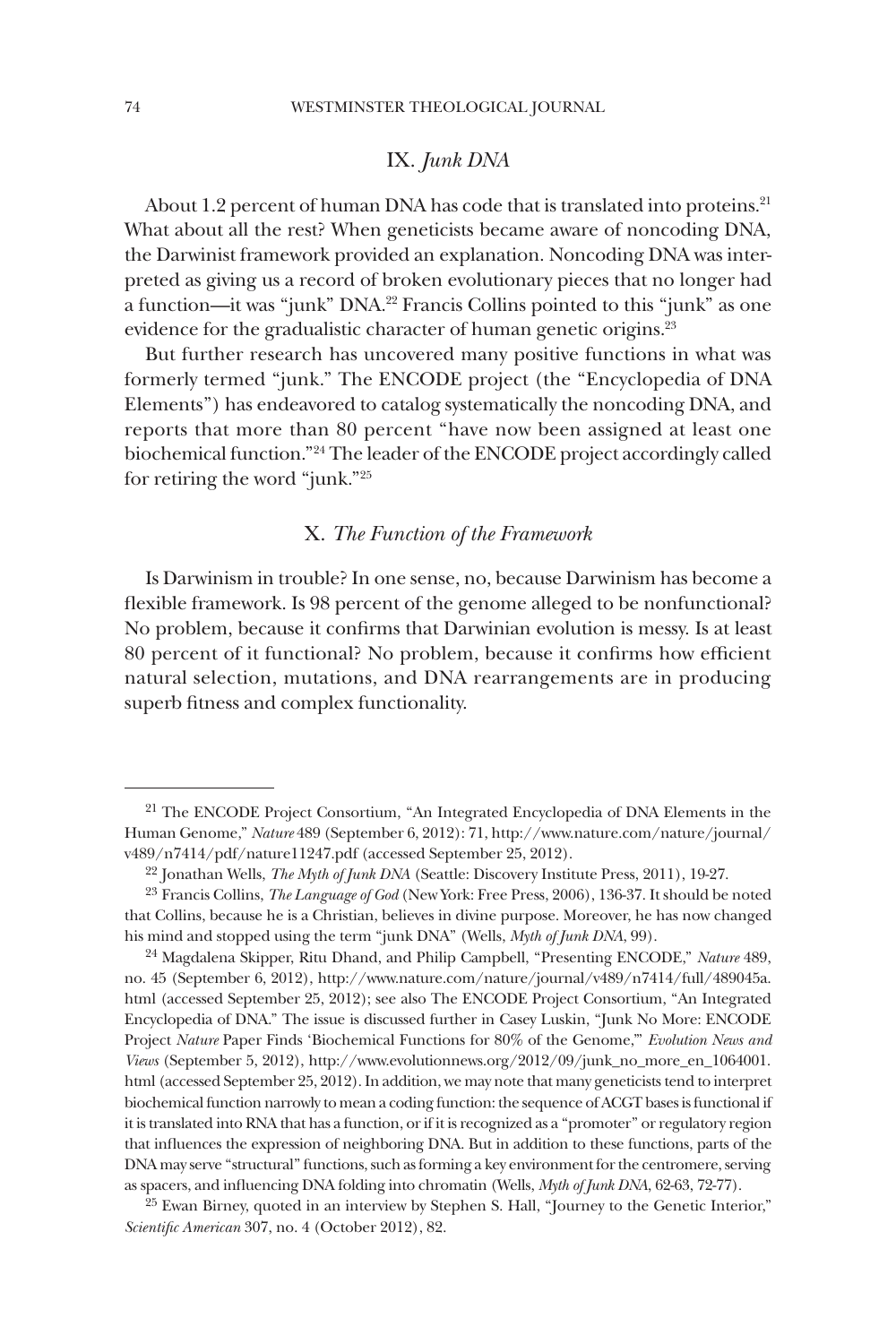Many kinds of evidence can be fit plausibly into the Darwinian framework, because the framework itself has evolved over a hundred years to provide space to accommodate evidence.<sup>26</sup> The pervasiveness of the framework makes it difficult for people to stand back far enough to ask crucial questions.<sup>27</sup> Should we exercise skepticism about reigning assumptions? Should we ask whether the framework as a whole needs questioning? A few people see problems. Nobel prize winner Robert B. Laughlin complains:

Most important of all, however, the presence of such corollaries [from mass behavior in solid state physics] raises the concern that much of present-day biological knowledge is ideological. A key symptom of ideological thinking is the explanation that has no implications and cannot be tested. I call such logical dead ends antitheories because they have exactly the opposite effect of real theories: they stop thinking rather than stimulate it. Evolution by natural selection, for instance, which Charles Darwin originally conceived as a great theory, has lately come to function more as an antitheory, called upon to cover up embarrassing experimental shortcomings and legitimize findings that are at best questionable and at worst not even wrong. Your protein defies the laws of mass action? Evolution did it! Your complicated mess of chemical reactions turns into a chicken? Evolution! The human brain works on logical principles no computer can emulate? Evolution is the cause! Sometimes one hears it argued that the issue is moot because biochemistry is a fact-based discipline for which theories are neither helpful nor wanted. The argument is false, for theories are needed for formulating experiments. Biology has plenty of theories. They are just not discussed—or scrutinized—in public. The ostensibly noble repudiation of theoretical prejudice is, in fact, a cleverly disguised antitheory, whose actual function is to evade the requirement for logical consistency as a means of eliminating falsehood.28

One basic problem is that gradualism has become a built-in, unchallengeable assumption of the theory. In cases where gradualism is difficult to manage, Darwinism papers over the difficulties by citing other kinds of confirmatory evidence, by assuring us that the theory is well-established ("fact"), that the presence of the final form demonstrates that there must be a gradualistic path leading to it,29 and that the difficulties would dissolve if we had more information. Scientists trust in current scientific theories, and in many cases the trust is warranted. But such trust is a form of faith, and it is unwise to denounce those who find themselves unable to muster the same faith.

<sup>&</sup>lt;sup>26</sup> A biblically informed Christian framework can also flexibly accommodate many forms of biological data. The difference is that the Christian framework does not claim to establish its case by appeals to biology, but rather by appeals to biblical testimony, to history, and to the universal evidence for God (Rom 1:18-25).

<sup>27</sup> There is also an ideological taboo against criticism (Lennox, *God's Undertaker*, 94-96, 99).

<sup>28</sup> Robert B. Laughlin, *A Different Universe: Reinventing Physics from the Bottom Down* (New York: Basic Books, 2006), 168-70.

<sup>29</sup> Lennox, *God's Undertaker*, 112.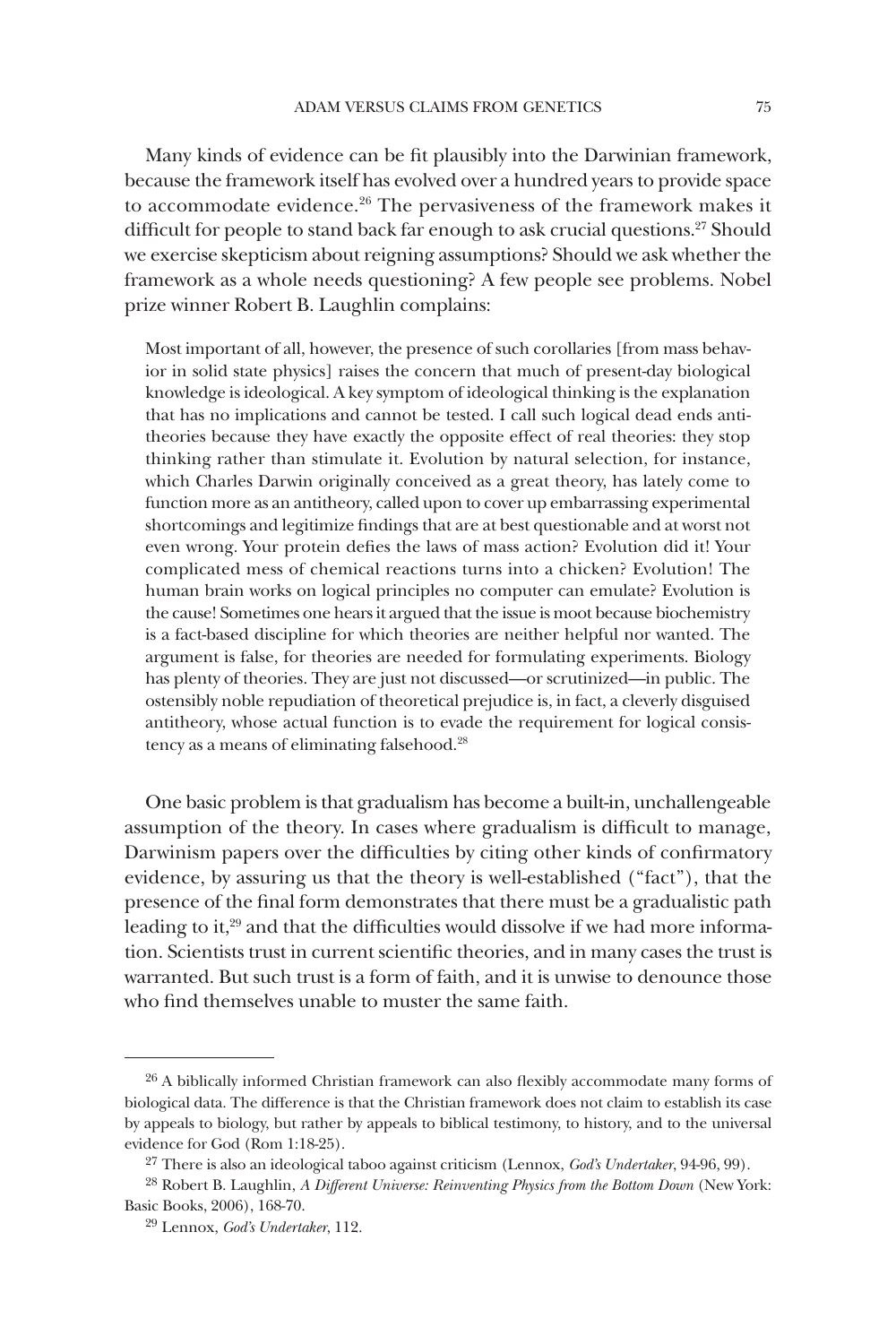#### 76 WESTMINSTER THEOLOGICAL JOURNAL

#### XI. *Does Nonfunctionality Matter?*

And now, for the sake of argument, suppose it were the case that 98 percent of the human genome were biochemically nonfunctional. Would this outcome be decisive for our understanding of human nature and human origins? No, because we do not know the mind of God. Nonfunctionality, if it had existed, would still have to be interpreted, and it takes a framework to do this interpretation. More than one framework is possible, as we have already pointed out. If the framework is Darwinism, then nonfunctionality confirms Darwinian claims about the purposeless character of evolution. If the framework includes an affirmation of God's providential control—an affirmation found repeatedly in the Bible—then God has his purposes, whether or not we can discern them. Many of the ways of God are past finding out. The fact that we cannot figure out purposes does not mean that God does not have any.

And there is at least one possible purpose that is actually suggested by the Bible's teaching on the creation of man—namely, solidarity. Man is created both to rule and to have solidarity with the animals and plants over which he rules. The solidarity may be extensive, and if some DNA were to prove not to have biochemical functionality, it might still include either reminders of the fall of man, or reminders that the original unfallen creation, though good, was a beginning point that would lead to something even better, a new heavens and a new earth (Rev 21:1). Thus, even if, for the sake of argument, we were to imagine for ourselves a world in which large amounts of DNA are nonfunctional from a narrow, biochemical point of view, it might still be the case that God could give it a "function" at a completely different level, as an expression of either solidarity or reminders of the fall or reminders of hope for the future. It is presumptuous to assume that, if we could find no function within narrow boundaries, we could draw firm conclusions about the purposes of God or lack of purpose.

#### XII. *The Minimum Population Bottleneck*

We should also consider arguments about population size. A number of claims have been made based on studies of the present genetic diversity in the human population. Statistical analysis allegedly shows that there never was a single original human pair, but a larger population; figures of 5,000 or 10,000 are sometimes encountered as minimal figures for any population "bottleneck" in human ancestry.

(A "bottleneck" is a point in time at which the population of a group temporarily falls to a small number. A population can fall suddenly if a famine or plague or other disaster suddenly wipes out most of the population.)

For example, a 1994 study by Francisco Ayala et al. focused on polymorphisms (multiple variations among aligned DNA sequences) that "are shared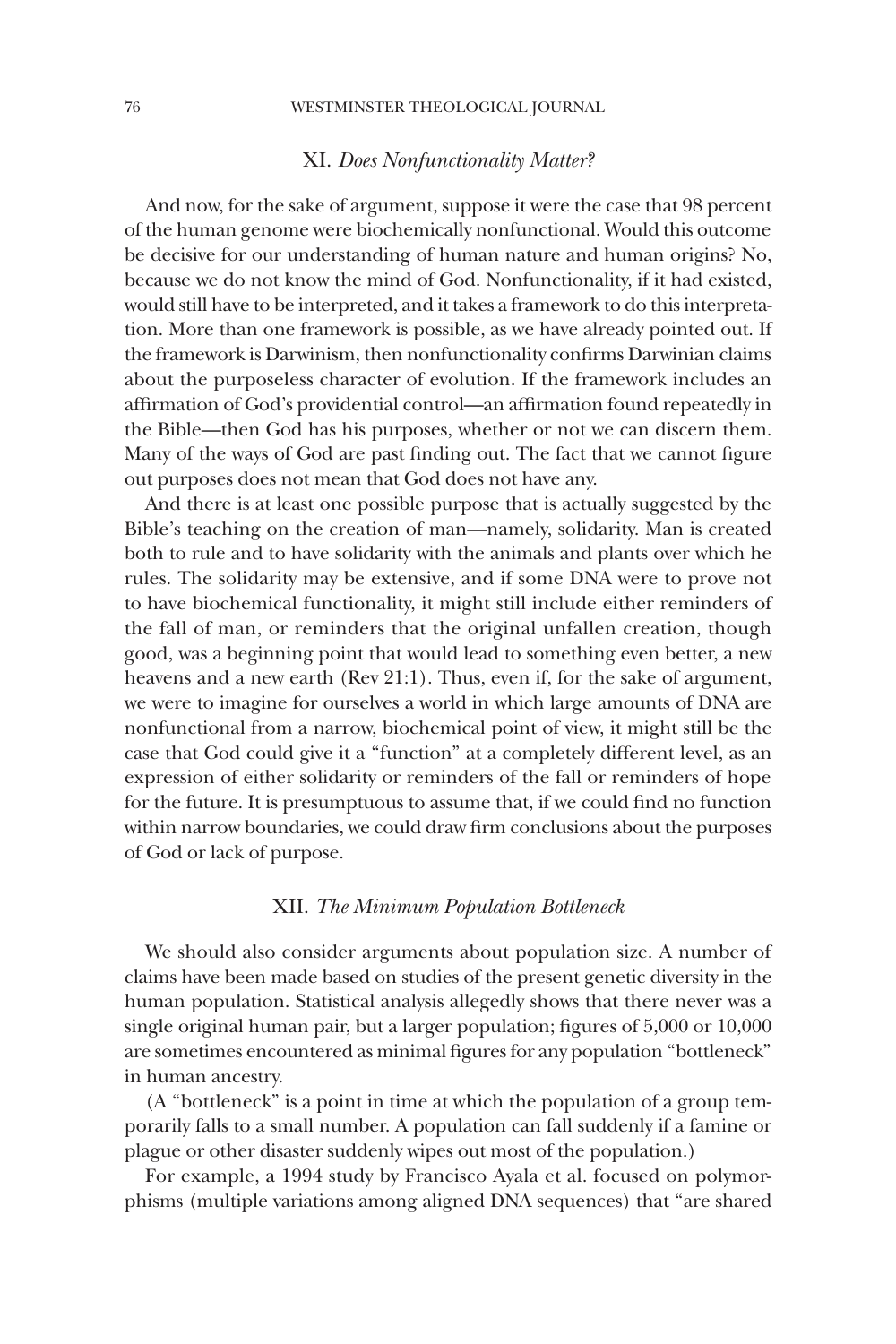among contemporary species."30 Since the polymorphisms are shared by two or more species, they must have been passed on from a group of common ancestors, and the group must have been large enough to contain all of the variations in DNA sequences that match across species. The paper estimates that any population bottleneck must have included "several thousand individuals."31

The result sounds impressive, but there are difficulties. The particular genomic area on which Ayala's study focused was the major histocompatibility complex (MHC), which is involved in immune response. This particular area changes more rapidly over time than most other areas of the genome, because human beings and other animals are forced to adapt in their immune systems to new challenges from attacking parasites, bacteria, and other invaders. Moreover, new invasive threats may confront human beings and other animals simultaneously, and similar changes in the MHC may take place in more than one species in response to the challenges. So similarities in variations in the MHC of different species may result from common invasive challenges. A 2006 article reexamines the MHC evidence and concludes that

most MHC diversity is *de novo* generated [i.e., within the human species] and not the result of trans-species inheritance as initially thought (Figueroa et al. 1988; Lawlor et al. 1988). This result finally puts the MHC in line with the bulk of population and evolutionary genetics data, which firmly conclude that a narrow bottleneck [!] has occurred at the origin of our species (Cann et al. 1987; Hammer 1995), a fact inconsistent with massive flow of alleles from one species to the next as required by the trans-species postulate (Ayala et al. 1994).<sup>32</sup>

Notably, the quotation just given cites Ayala's 1994 paper and implies that it is now obsolete.

Dennis Venema cites several lines of evidence concerning human population size.<sup>33</sup> One paper by Albert Tenesa et al. analyzes linkage disequilibrium.<sup>34</sup> We cannot enter into the details of the technical analysis. Tenesa's paper depends

<sup>30</sup> Francisco J. Ayala et al., "Molecular Genetics of Speciation and Human Origins," *Proceedings of the National Academy of Science USA* 91, no. 15 (July 19, 1994): 6787-94 [6787], http://www.ncbi. nlm.nih.gov/pmc/articles/PMC44284/?tool=pubmed (accessed September 26, 2012).

<sup>31</sup> Ibid., 6787.

<sup>&</sup>lt;sup>32</sup> Takashi Shiina et al., "Rapid Evolution of Major Histocompatibility Complex Class I Genes in Primates Generates New Disease Alleles in Humans via Hitchhiking Diversity," Genetics 173 (July 2006): 1569; see also Ann Gauger, "The Science of Adam and Eve," in Ann Gauger, Douglas Axe, and Casey Luskin, *Science and Human Origins* (Seattle: Discovery Institute Press, 2012), 105-22.

<sup>33</sup> Dennis R. Venema, "Genesis and the Genome: Genomics Evidence for Human-Ape Common Ancestry and Ancestral Hominid Population Sizes," *Perspectives on Science and Christian Faith* 63, no. 3 (2010): 166-78, http://www.asa3online.org/PSCF/2010/08/20/genesis-and-the-genome-genomicsevidence-for-human-ape-common-ancestry-and-ancestral-hominid-population-sizes (accessed September 26, 2012).

<sup>34</sup> Albert Tenesa et al., "Recent Human Effective Population Size Estimated from Linkage Disequilibrium," *Genome Research* 17 (2007): 520-26, http://genome.cshlp.org/content/17/4/520 (accessed September 26, 2012).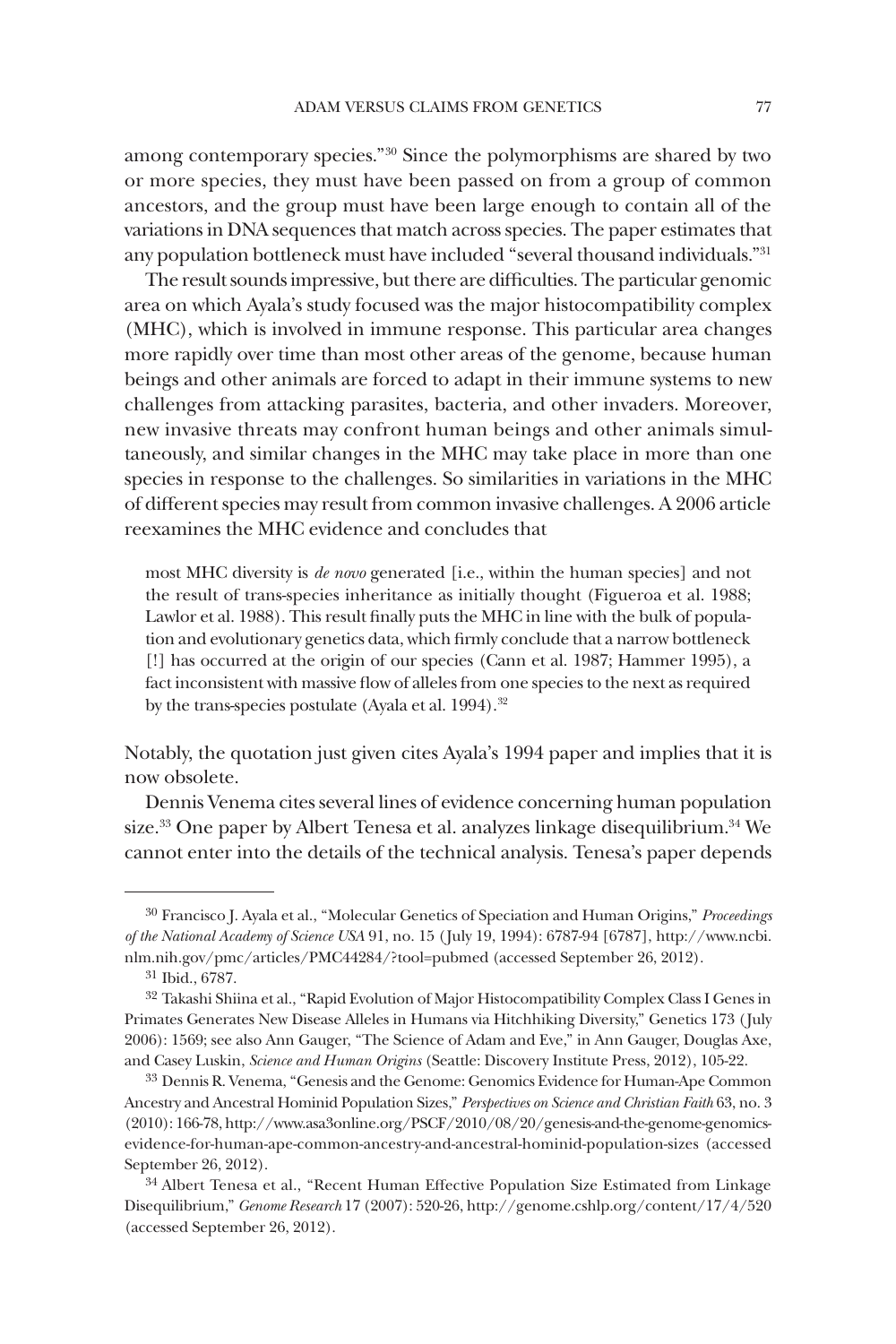on assumptions about constant rates of mutation and constant rates for chromosomal crossovers (recombinations). Even granted these assumptions, the study indicates that there is an effective limitation to how far one can probe into the past.35 Information based on correlations between nearer locations on a chromosome probes further into the past, but the analysis always results in figures that represent a rough average over many generations in the human population. Consequently, the principal figures, like 3,100 for non-African populations and 7,500 for the African population, represent average populations over many generations.<sup>36</sup> They say nothing one way or the other about whether the size decreased rapidly to two individuals in the more distant past.

Another line of evidence uses cases where human DNA matches gorilla DNA more closely than chimpanzee DNA. Two supporting technical papers that Venema cites assume that common ancestry is the explanation for these similarities, and then use mathematical models to estimate the average and minimal population of the group of common ancestors for humans and chimpanzees. One paper gives as a principal figure a population of 52,000 to 96,000,37 while the other gives 12,000 to 21,000.38 If one grants all the assumptions leading to these figures, they describe the time at which lineages that would eventually lead to humans and to chimpanzees initially separated. They say nothing directly about whether there was a later bottleneck in the population size in the lineage leading to humans.39 By leaving the question open, the paper does not in fact exclude the possibility of a bottleneck consisting in a single pair—Adam and Eve.

We should, however, be careful to note what assumptions go into the paper near its beginning. The paper assumes that a purely gradualistic process led to the human race, and then tries to calculate, based on that assumption and others, what might be the average population size at the time at which the proto-chimp and proto-human lineages initially diverged. The built-in assumptions imply that a later bottleneck consisting in a single human pair would still be purely gradualistic in nature: the key pair would have arisen by normal processes of primate birth and growth, and would differ only gradualistically from their parents. The assumption of gradualism thus leads to an overall picture that

<sup>&</sup>lt;sup>35</sup> "... pairwise r2 was calculated ... only for SNP pairs between 5 kb and 100 kb apart ... to avoid the influence of gene conversion on observed LD at SNPs that are closer [and that might otherwise probe more remote times]" (ibid., 521).

<sup>36</sup> Ibid., 524.

<sup>&</sup>lt;sup>37</sup> Feng-Chi Chen and Wen-Hsiung Li, "Genomic Divergences between Humans and Other Hominoids and the Effective Population Size of the Common Ancestor of Humans and Chimpanzees," *American Journal of Human Genetics* 68 (2001): 444-56, http://www.ncbi.nlm.nih.gov/pmc/ articles/PMC1235277/ (accessed September 27, 2012).

<sup>38</sup> Ziheng Yang, "Likelihood and Bayes Estimation of Ancestral Population Sizes in Hominoids Using Data From Multiple Loci," *Genetics* 162, no. 4 (2002): 1811-23, http://www.ncbi.nlm.nih. gov/pubmed/12524351 (accessed September 26, 2012).

<sup>39</sup> In fact, Chen and Li explicitly mention the issue of a bottleneck at a later time: "The human lineage apparently has undergone a significant reduction in effective population size since its separation from the chimpanzee lineage" ("Genomic Divergences," 455).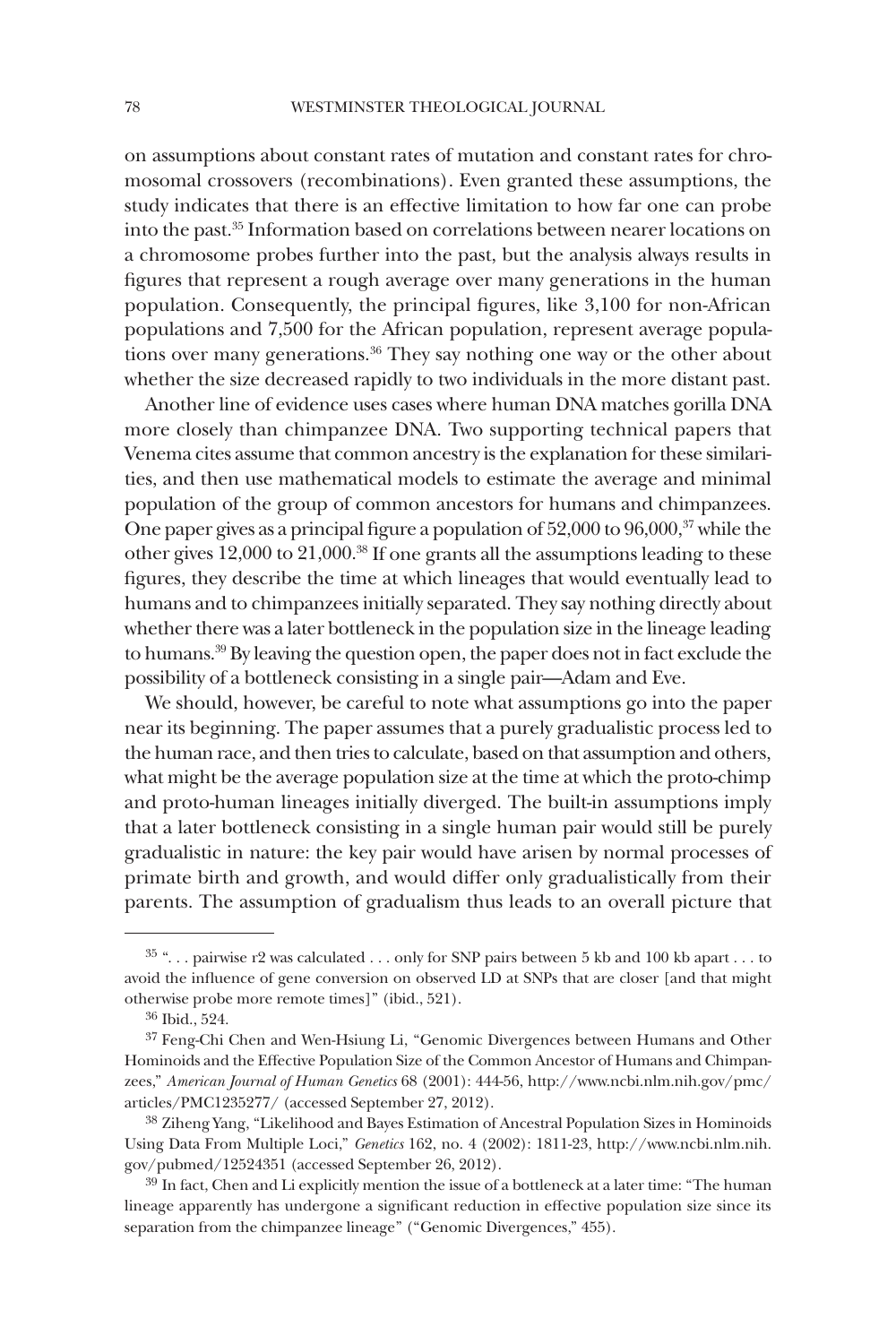differs from the biblical teaching on Adam and Eve. But the differences arise from the assumption of gradualism, not from the genetic evidence in itself.

Another paper uses genetic diversity among humans today to estimate average population size over the remote past, and offers nine different estimates in the region of 10,000.40 But these numbers depend on models that assume a constant population size through many generations.41 The figures are in fact giving us rough averages over long periods of time, so they say nothing about the possibility of two original individuals.

# XIII. *How Long Ago Did Adam and Eve Live?*

The studies from population genetics do seem to suggest long periods for the past of human populations. Figures of 40,000 years, 100,000 years, or more crop up in various articles. How do we evaluate these large figures? To begin with, we should observe that these figures all depend on mathematical models that rely on assumptions about the past. The models assume that the past is like the present, and that the rates of mutation and other genetic processes remain the same. If we receive the Bible's instruction, we must be cautious about such assumptions. The assumptions may be right, but then again they may not: the fall into sin resulted in a curse that may have had extended, multi-generational effects on mankind.

In addition, we should try to understand the information that the Bible is giving us with its genealogical records (primarily in Gen 5 and 10). In his famous chronological calculations, Archbishop Ussher assumed that the main genealogical records in Gen 5 and 10 had no gaps, that is, that they had omitted no names for intermediate generations. Using that assumption, he calculated backward to a date for creation in 4004 b.c. But the Bible does not say anywhere that its genealogies have no gaps. Moreover, the genealogy in Matt 1:2-16 places the name of Uzziah immediately after Joram (v. 8). When it does so, it omits the names of the intervening generations, Ahaziah, Joash, and Amaziah, which 2 Chr 22–25 mentions. Matthew 1:8 thus has a "gap."

<sup>40</sup> Zhongming Zhao et al., "Worldwide DNA Sequence Variation in a 10-kilobase Noncoding Region on Human Chromosome 22," *Proceedings of the National Academy of Sciences of the USA* 97, no. 21 (October 10, 2000): 11354-58, http://www.ncbi.nlm.nih.gov/pmc/articles/PMC17204/ (accessed September 26, 2012). This paper is one of many that use data from present-day human genetic diversity.

<sup>41</sup> Zhao et al. (ibid., 11355) uses two models: (1) G. A. Watterson, "On the Number of Segregating Sites in Genetical Models without Recombination," *Theoretical Population Biology* 7 (1975): 257; and (2) Fumio Tajima, "Evolutionary Relationship of DNA Sequences in Finite Populations," *Genetics* 105 (October 1983): 438, http://www.ncbi.nlm.nih.gov/pmc/articles/PMC1202167/ (accessed September 26, 2012). Subsequent to writing my article, I have also had my attention drawn to another technical article, Stephen T. Sherry et al., "*Alu* Evolution in Human Populations: Using the Coalescent to Estimate Effective Population Size," *Genetics* 147, no. 4 (1997): 1977-82, http://www.ncbi.nlm.nih.gov/pmc/articles/PMC1208362/ (accessed January 21, 2013), which also depends on Watterson's 1975 model (p. 1978 col. 2) and shares the same limitations.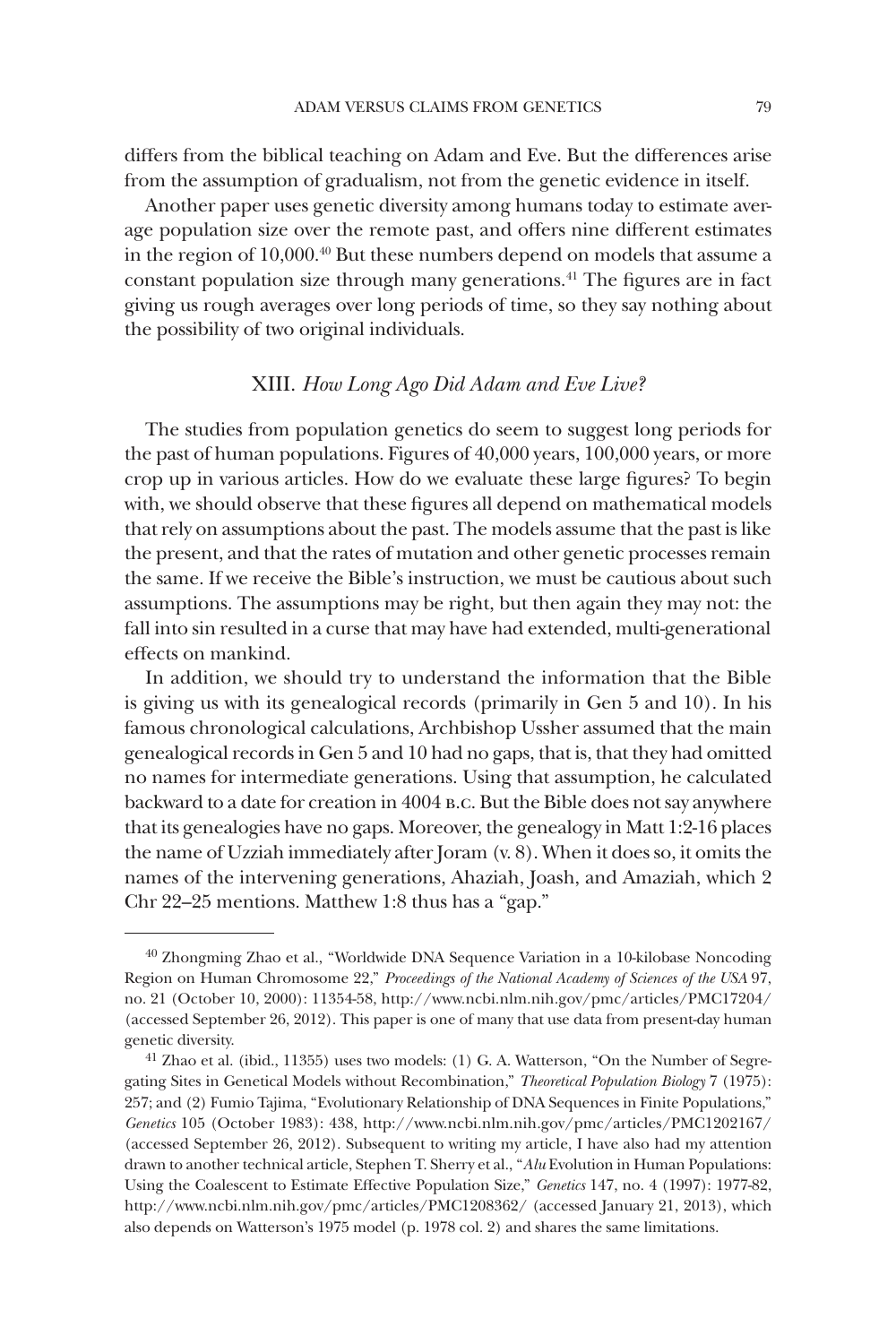William Henry Green did an extensive analysis of biblical genealogies and concluded that they may contain gaps.42 If they do, the gaps mean that we cannot use Ussher's procedure of adding up the years in the genealogies to obtain a date for the creation of Adam and Eve. The Bible simply does not tell us how long ago it was. Thus, Adam and Eve may have lived further back in time.<sup>43</sup>

# XIV. *Three Sides to the Analysis*

The question about Adam and Eve is challenging for several reasons. For one thing, research on the genomic information in primates and in other living things continues at a great pace. What looked like firm conclusions in the excitement at an early stage may be modified later. We need patience to assess the research.

In the midst of rapidly expanding research, popular claims made in the name of science easily fall victim to one of three failings: they overreach or exaggerate the implications of evidence, they misread the significance of technical research, or they argue in a circle by assuming the principle of purely gradualistic evolution at the beginning of their analysis.

In addition, the question about Adam and Eve contains several dimensions. It has a scientific side, because scientific reasoning about hominid bones<sup>44</sup> or DNA similarities or population genetics is being cited in favor of dismissing Adam and Eve.45 For the most part we have focused on this scientific side. But the question also has a side focusing on biblical interpretation, since one of the questions is what the Bible teaches in the various passages that mention Adam or Eve or both.46 It has a theological side, because theology undertakes the task of summarizing the teaching of the Bible as a whole, and asking about its implications for our own understanding of Christianity; for our understanding of ourselves as human beings (are we descended from Adam, whose one sin has resulted in universal human sin?); and for our living.<sup>47</sup>

<sup>42</sup> William Henry Green, "Primeval Chronology," *BSac* 47 (1890): 285-303.

<sup>43</sup> Gen 4:2 describes Cain and Abel as engaging in agriculture and sheep herding. This description has suggested to some interpreters that the text is referring to the Neolithic period (around 10,000 b.c.), when archeologists can see evidence of these activities. But Cain and Abel may have lived earlier. They may have taken the first steps, and yet have had their steps aborted by subsequent human decline due to sin. For a discussion of still other options for interpretation of Gen 4–5, one may consult any number of OT commentaries. Derek Kidner succinctly discusses the genealogies (*Genesis: An Introduction and Commentary* [London: InterVarsity, 1967], 82-83).

<sup>44</sup> On the assessment of fossils, see Casey Luskin, "Human Origins and the Fossil Record," in *Science and Human Origins*; also Bloom, "On Human Origins: A Survey."

<sup>&</sup>lt;sup>45</sup> For critical appraisals of mainstream media claims, one may also look to websites like "Evolution News and Views" (http://www.evolutionnews.org/) and "Reasons to Believe" (www.reasons.org), which respond to current news.

<sup>46</sup> Gaffin, "Foreword"; C. John Collins, *Genesis 1–4: A Linguistic, Literary, and Theological Commentary* (Phillipsburg, N.J.: Presbyterian & Reformed, 2006).

<sup>47</sup> See Gaffin, "Foreword," ix-xxv.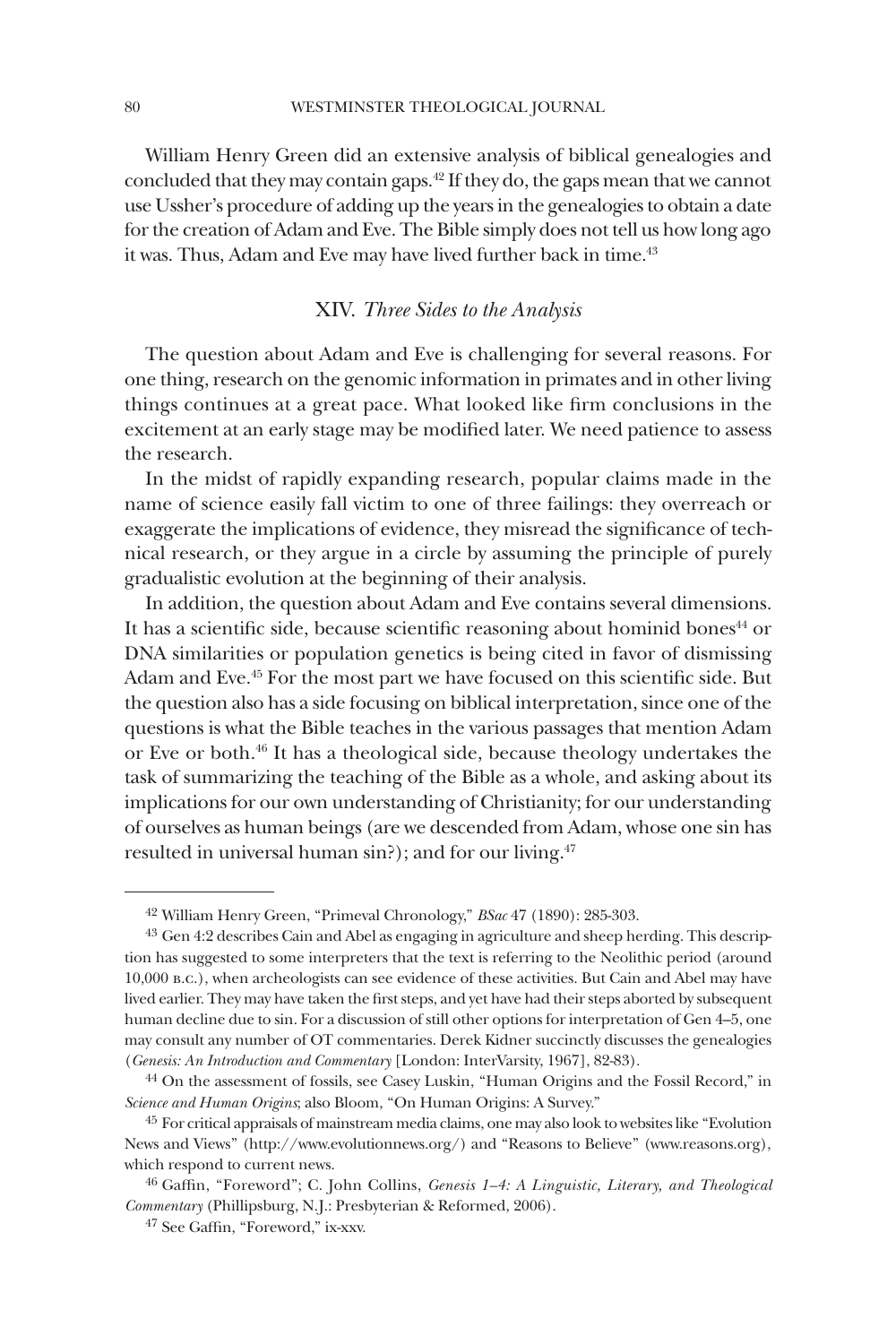### XV. *Commitments*

I am a follower of Christ. So I do not come to this issue in a religiously neutral way.48 But neither does anyone else. Science itself cannot be practiced without a prescientific faith or trust.49 For example, scientists must believe (1) that the world displays regularities, (2) that human beings have minds so attuned to these regularities that they have a chance of discerning them, (3) that examination of the world and experimentation concerning its regularities are ethically legitimate, and (4) that scientists ought to and for the most part do remain honest in their examination of the world and their reports of their conclusions.

We can distinguish between approximate formulations of scientific laws by scientists and the real laws "out there," the systems of regularities that scientists believe in even before they do their investigations. I have argued elsewhere that the real law is God's speech, by which he rules the world.<sup>50</sup> All scientists actually rely on God. But, within our modern secularist environment, many scientists attempt to replace God by an impersonalist conception of law—law is just a kind of cosmic mechanism.

The difference is more than academic. If the laws are impersonal and mechanistic, there can be no exceptions to observed regularities. On the other hand, if God as a personal God is governing the world, his personal purposes may include several dimensions. He is faithful in his governance, and his faithfulness leads to the regularities. At the same time, he is personally involved in relation to human beings, and his personal involvements and personal commitments may lead to special acts in accord with special purposes. No one can stop him from working exceptionally if he wishes.

# XVI. *Understanding the Creation of Human Beings*

This view of God's involvement has implications for Adam and Eve. It is up to God how he wants to go about creating the world. He is sovereign. He specifies all the laws that scientists later explore. He is not a victim or a prisoner of his own laws! He may if he wishes create new species through gradual processes; he may also create in unique ways.<sup>51</sup>

God gave us the Bible in order to guide us. This guidance includes instruction concerning our understanding of who we are as human beings and our understanding of sin as rebellion against God and a disruption of an initially

<sup>48</sup> Vern S. Poythress, "Evaluating the Claims of Scientists," *New Horizons* (March 2012): 6-8, http:// www.opc.org/nh.html?article\_id=739 (accessed September 26, 2012); also at http://www.framepoythress.org/wp-content/uploads/2012/05/2012Evaluating.pdf (accessed September 26, 2012).

<sup>49</sup> Michael Polanyi analyzes the element of personal commitment at length in *Personal Knowledge: Towards a Post-Critical Philosophy* (Chicago: University of Chicago Press, 1964).

<sup>50</sup> Poythress, *Redeeming Science*, esp. ch. 1.

<sup>&</sup>lt;sup>51</sup> On the broader question of the origin of various kinds of life, see ibid., ch. 18; on the creation of Eve, see ibid., 249-51.